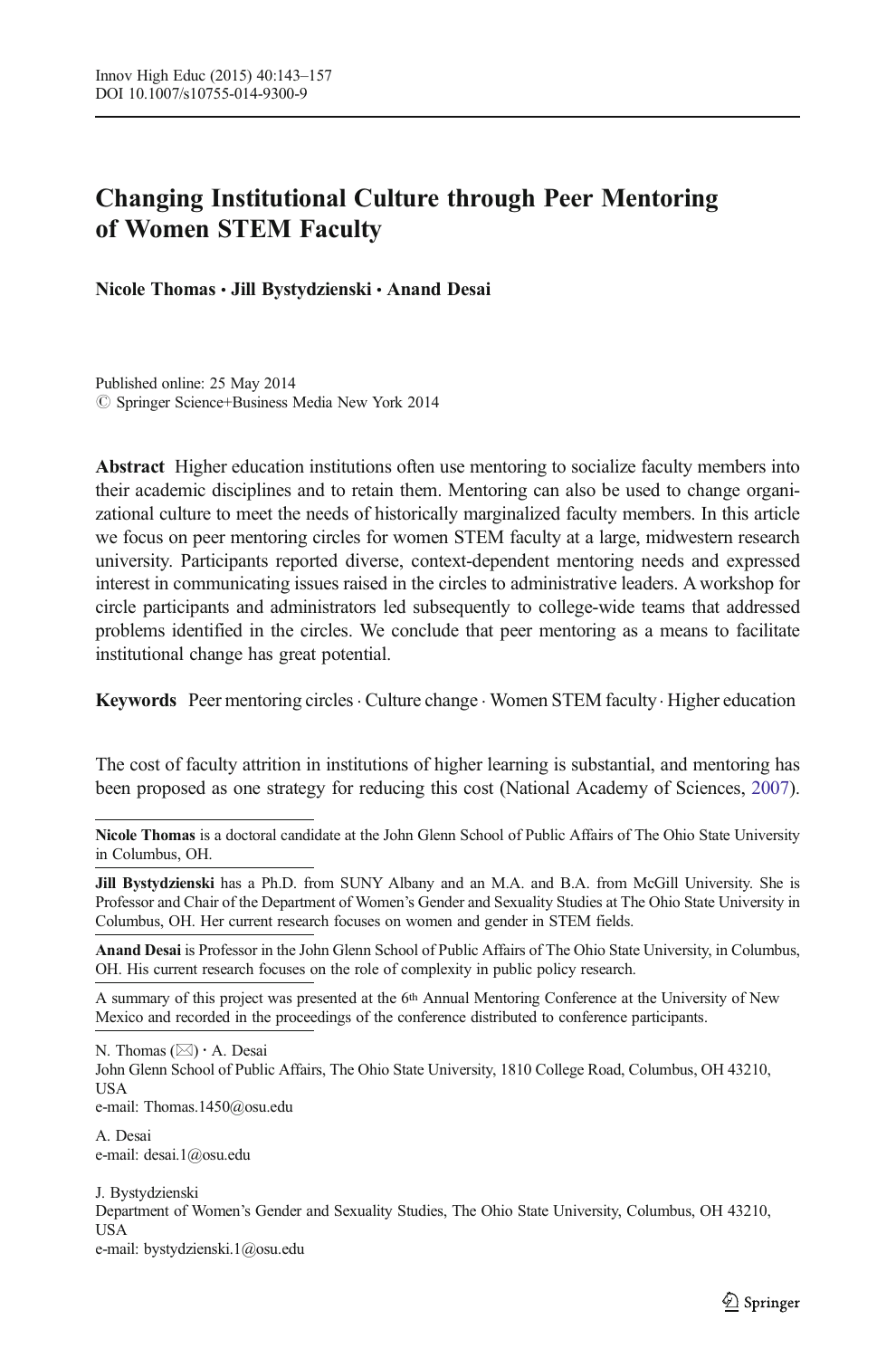Mentoring of faculty members in higher education has been identified as a significant mechanism for helping them to obtain tenure and promotion and to develop a sense of support and belonging, and thus remain at their institutions (Baldwin et al., [2008](#page-12-0); Berk et al., [2005](#page-12-0); Chesler & Chesler, [2002;](#page-13-0) Cunningham, [1999](#page-13-0); Mathews, [2003;](#page-13-0) Sambunjak et al., [2006](#page-14-0); Stockard et al., [2010](#page-14-0); Yen et al., [2007](#page-14-0)). In addition, many scholars have suggested mentoring as a strategy for faculty members to become socialized into their respective academic disciplines (Cawyer et al., [2002;](#page-13-0) Schrodt et al., [2003\)](#page-14-0).

Despite the attention paid to mentorship, effective forms of mentoring for retaining women faculty, in particular, remain unclear. This lack of clarity may be because researchers who study mentoring have yet to develop comprehensive explanations to account for the contributions of mentoring to academic success as well as discover contextual factors that affect the success of a mentoring relationship. For example, while existing literature has emphasized the benefits of informal mentoring, few studies have focused on how the context of the mentoring relationship and the characteristics of the participants, such as gender, are related to the need for different types of mentoring (Jones & Corner, [2012;](#page-13-0) Zellers et al., [2008\)](#page-14-0), including informal or formal mentoring structures. Moreover, although one group of female faculty may benefit from a particular mentoring approach, others may prefer a different approach.

While a large body of scholarship focuses on mentoring faculty in higher education, scholars also need to explore how mentoring of faculty may be used to bring about institutional change to support faculty needs (Angelique et al., [2002](#page-12-0); Darwin, [2000\)](#page-13-0). It is particularly important to understand how mentoring in the context of institutional change can enhance the careers of faculty members who have been historically excluded or marginalized, especially in science and technology fields.

In this article, we discuss group peer mentoring compared to other forms of mentoring, including senior-to-junior, one-on-one mentoring, and mentoring networks (Sorcinelli & Yun, [2011\)](#page-14-0). Our focus is on examining how groups—peer mentoring circles—of women STEM (science, technology, engineering and mathematics) faculty members engaging in facilitated meetings can serve as mentors to each other, provide mutual support, and help bring about change in higher education.

In many STEM fields women faculty members are significantly outnumbered by men and experience barriers to advancement (Bystydzienski & Bird, [2006;](#page-13-0) Rosser, [2012](#page-14-0)). A driving question for our research on the mentoring circles was whether or not these circles can contribute to the retention of women faculty members. We begin with a review of formal and informal mentoring approaches and examine extant research on peer mentoring with implications for women faculty in STEM. Next we provide a description of peer mentoring circles for STEM women faculty at a large, midwestern research university and then discuss our research results. The findings and discussion are of importance for those who wish to design mentoring programs that can contribute to meaningful institutional transformation of their colleges and universities.

# Potential Advantages of Peer Mentoring

Definitions of mentor range from very specific to very broad. Mathews ([2003](#page-13-0)) discussed traditional definitions from nine different authors; among them, Garrick & Alexander [\(1994\)](#page-13-0) defined a mentor as a person responsible for another's learning and general development while Philips-Jones ([1982](#page-14-0)) viewed mentors as influential people who help others reach major life goals. Mathews [\(2003\)](#page-13-0) identified two points of agreement among the nine authors: (1) the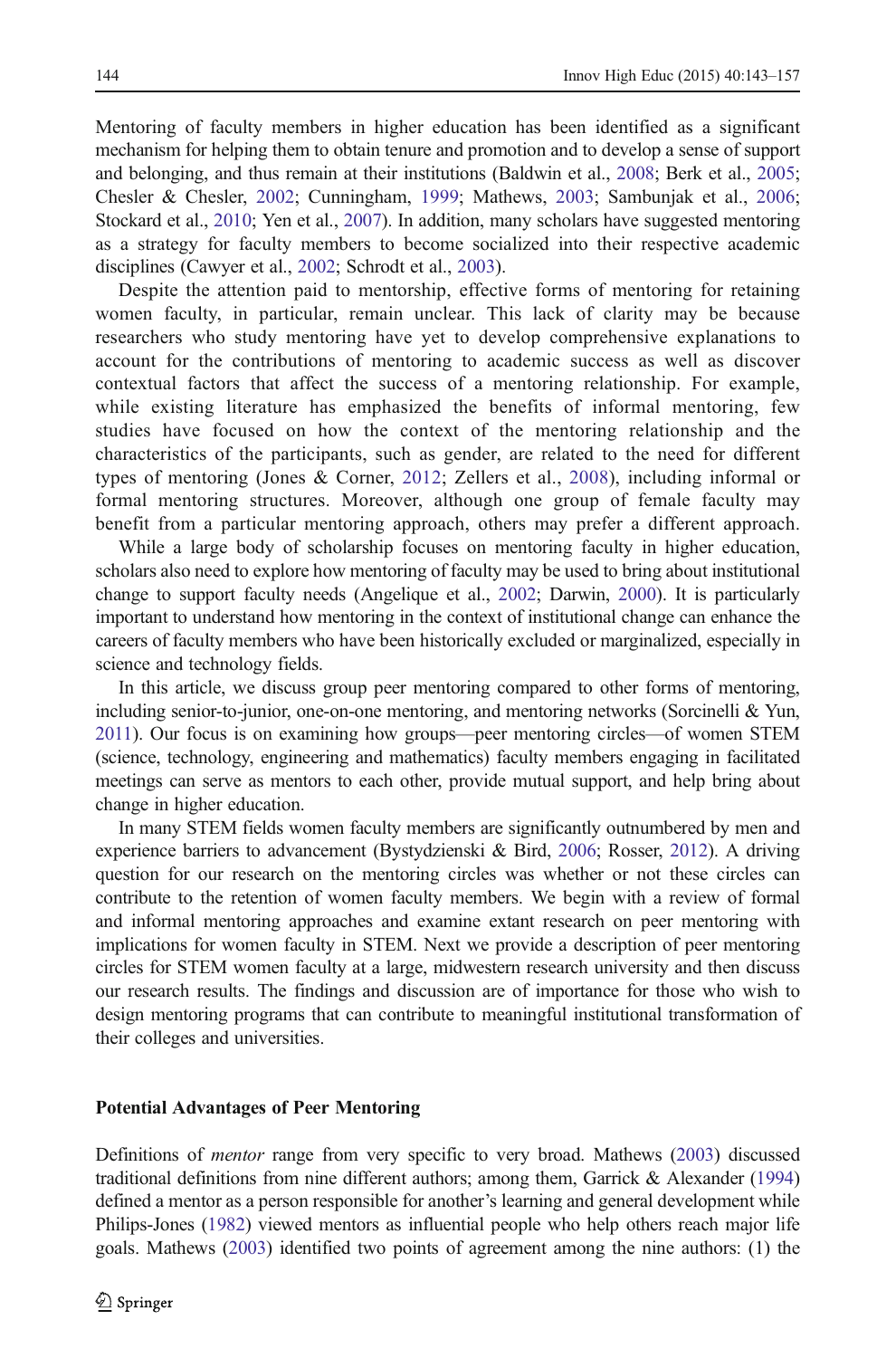with others.

mentor is typically a high-ranking, influential, senior member of the organization who has significant experience and knowledge; and (2) the mentor is interested in sharing knowledge

An important distinction is to be made between informal and formal mentoring relationships. An informal mentoring relationship develops spontaneously on the basis of mutual preference whereas a formal mentoring relationship occurs through the matching or assignment of mentees to mentors in conjunction with an institutionally sponsored program (Chao et al., [1992;](#page-13-0) Noe, [1988](#page-14-0); Ragins, [1999](#page-14-0); Ragins & Cotton, [1999](#page-14-0)). Informal and formal mentoring relationships also tend to differ in length, and informal relationships last significantly longer than formal relationships (Ragins & Cotton, [1999\)](#page-14-0). The goals of formal relationships are defined by the objectives of the institution's program while the goals of informal relationships evolve over time and mesh with the mentee's specific career needs (Ragins & Cotton, [1999](#page-14-0)). Thus, informal mentoring may be more advantageous than formal mentoring because of the increased likelihood of compatibility between the mentor and mentee, the length of the relationship, and the ability of the mentor to cater to the mentee's specific needs over the course of a career.

Kram's ([1983\)](#page-13-0) framework is the most frequently cited description of the process of mentoring, or what takes place in a mentoring relationship. He identified two broad functions of mentors: career and psychosocial. Career development functions are those that aid the mentee in professional advancement including sponsorship, nomination for important projects, coaching, protecting the mentee from risk, and increasing visibility (Kram, [1983;](#page-13-0) Noe, [1988](#page-14-0)). The psychosocial functions include role modeling, communicating acceptance, and offering counseling and friendship (Kram, [1983\)](#page-13-0). The career or instrumental functions depend largely on the mentor's status and power in the organization while the psychosocial functions are more dependent on the quality of the relationship and emotional connection between the mentor and mentee. Ragins & Cotton [\(1999\)](#page-14-0) found that faculty members with informal mentors reported receiving more career development and psychosocial assistance, greater satisfaction with their mentors, and more promotions than did those with formal mentors.

Noe's [\(1988\)](#page-14-0) study involved participants of a formal mentoring program; and, while mentees reported helpful psychosocial assistance, the career development aspect was limited. Noe [\(1988\)](#page-14-0) suggested that "organizations should not expect mentees to obtain the same type of benefits from an assigned mentoring relationship as they would receive from an informally established …mentoring relationship" (p. 473). These studies build a case for stronger outcomes from informal mentoring than formal mentoring, but they also illustrate positive benefits from mentoring as compared to no mentoring at all.

Noe [\(1988\)](#page-14-0) investigated the influence of mentees' personal characteristics, job, and career attitudes on the extent of interaction with mentors and the outcomes of mentoring. He developed a Mentoring Functions Scale to assess the various types of mentoring provided. Noe's research and factor analysis confirmed Kram's ([1983](#page-13-0)) two categories of mentoring functions (career and psychosocial). It is interesting to note that in this early research women reported obtaining more psychosocial benefit from the mentoring they received than did the men. No differences were found between men and women for the career development aspect (Noe, [1988\)](#page-14-0).

Mentoring has traditionally involved a dyadic relationship between a senior and a junior member of the organization. An alternative form of mentoring, which has received some attention, is peer mentoring. It involves two or more persons of equal status and can range from a small group to a large network (Girves, et al., [2005](#page-13-0); Sorcinelli & Yun, [2007\)](#page-14-0). Peer mentoring can be used successfully alongside traditional mentoring, and faculty can benefit from multiple types of mentoring simultaneously (Cawyer et al., [2002;](#page-13-0) de Janasz & Sullivan, [2004;](#page-13-0) Mathews, [2003](#page-13-0); Sorcinelli & Yun, [2007](#page-14-0); Van Emmerik, [2004](#page-14-0)).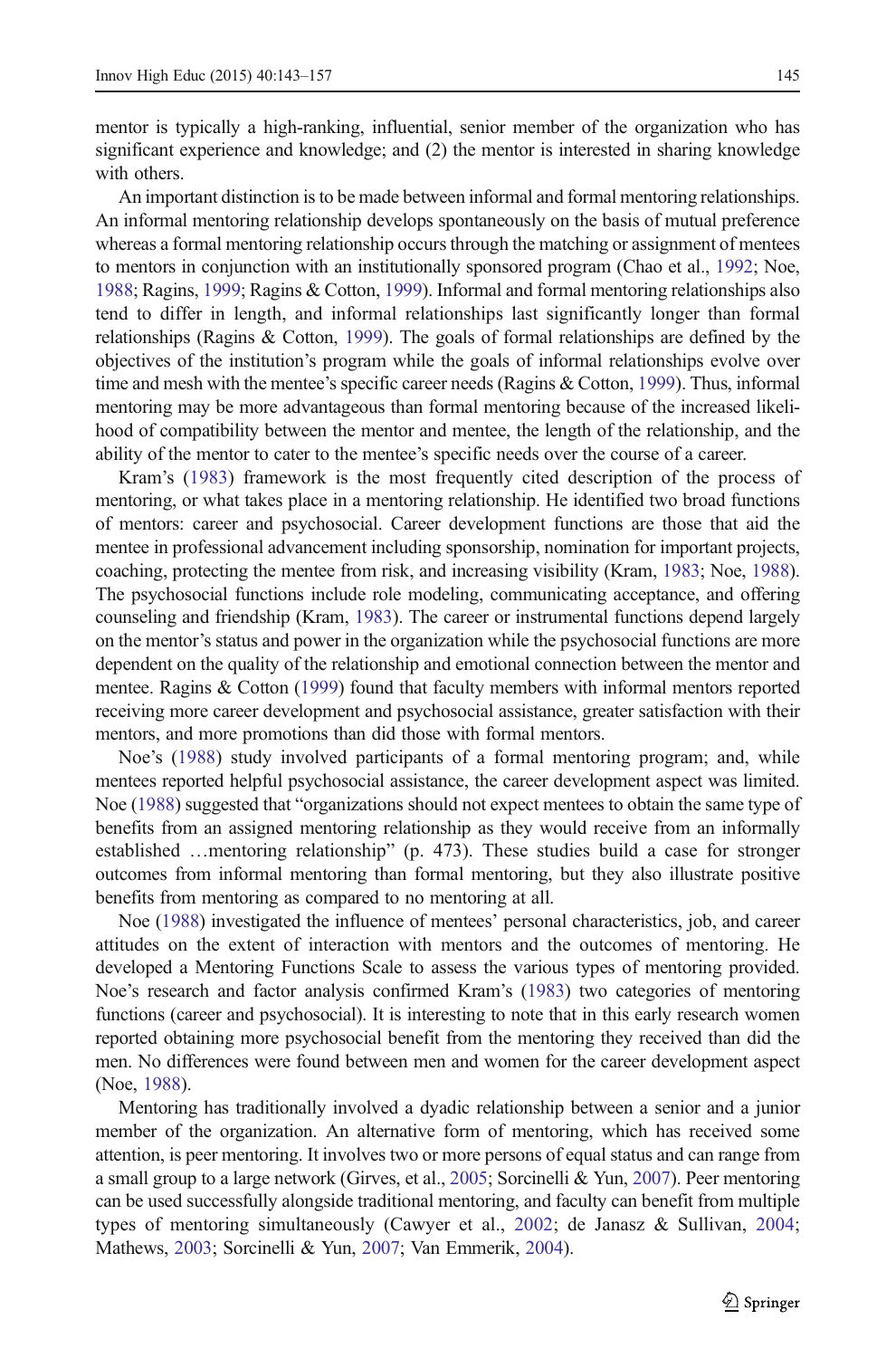Peer mentoring often combines both informal and formal characteristics as programs may be officially offered within institutions, yet their content is determined by participants (Limbert, [1995](#page-13-0)). Research has shown that women benefit from directed or facilitated peer mentoring; this approach not only helps women leaders solve problems, but also builds a community that prevents feelings of isolation and burnout (Daniell, [2006](#page-13-0)). The advantages of peer mentoring relationships, for both women and men, include availability and access because an individual is likely to have more peers than supervisors/managers (Kram & Isabella, [1985](#page-13-0)). Another advantage to seeking support and guidance from peers is greater ease of information sharing in general, and specifically in discussing matters such as personal relationships and family responsibilities that extend beyond the boundaries of work (Angelique, Kyle & Taylor, [2002](#page-12-0)).

By not focusing on an individual mentee, peer mentoring can also involve several people who support and advise one another in a group or "circle" rather than in a one-to-one relationship (Darwin & Palmer, [2009](#page-13-0); Limbert, [1995\)](#page-13-0) or a larger network (Sorcinelli & Yun, [2011\)](#page-14-0). Limbert [\(1995\)](#page-13-0) suggested that peer group members can operate as intellectual guides, collaborators, and information sources for each other; yet there is little risk of becoming overly dependent on any one person as might occur in a one-to-one mentoring relationship. Kram & Isabella ([1985](#page-13-0)) found that peer relationships can provide a variety of developmental benefits, many of which are similar to the career and psychosocial functions found in conventional mentoring.

Group peer mentoring may be a particularly viable alternative to traditional mentoring for female STEM faculty because they encounter more obstacles than their male counterparts when seeking traditional, higher-ranking mentors. STEM departments often have few or no available senior faculty who can serve as effective mentors to female and minority faculty (Bussey-Jones et al., [2006](#page-13-0); Chandler, [1996;](#page-13-0) Files et al., [2008\)](#page-13-0). Moreover, women may differ from men in how they benefit from mentoring relationships; and traditional mentoring structures may reproduce systems that do not address the needs of women (Bussey-Jones et al., [2006](#page-13-0); Chandler, [1996](#page-13-0); Chesler & Chesler, [2002](#page-13-0); Dunham et al., [2012\)](#page-13-0). Group peer mentoring can potentially resolve many problems inherent in traditional dyadic, hierarchical mentoring programs. Rockquemore ([2012](#page-14-0)) argued for a shift from a "person-based to a needsbased framework" (p. 2) that allows faculty members to focus on identifying their concerns and determining strategies for getting their needs met. Thus the focus shifts from securing a senior mentor to finding sources of support that meet individual needs.

Peer mentoring may serve as a link between identifying and acknowledging the needs of female faculty members through group discussion and, in turn, can contribute to transforming departments and institutions by creating environments more supportive of female faculty (Angelique, et al., [2002;](#page-12-0) Darwin, [2000](#page-13-0)). Female mentors, in particular, can play a role in fostering resistance to male-created institutional structures (Stalker, [1994\)](#page-14-0). While more traditional mentoring programs provide support to women as they are encouraged to adapt to their current departmental cultures and practices, women in peer mentoring groups may collaborate and develop ideas and policies that can be used to change these cultures to be responsive to women faculty needs.

### Peer Mentoring Circles for STEM Women Faculty at The Ohio State University

### Institutional Context

Peer mentoring circles were implemented at The Ohio State University (OSU), a large Research I university (56,000 students; 2,850 tenure-track/tenured and 2,670 adjunct faculty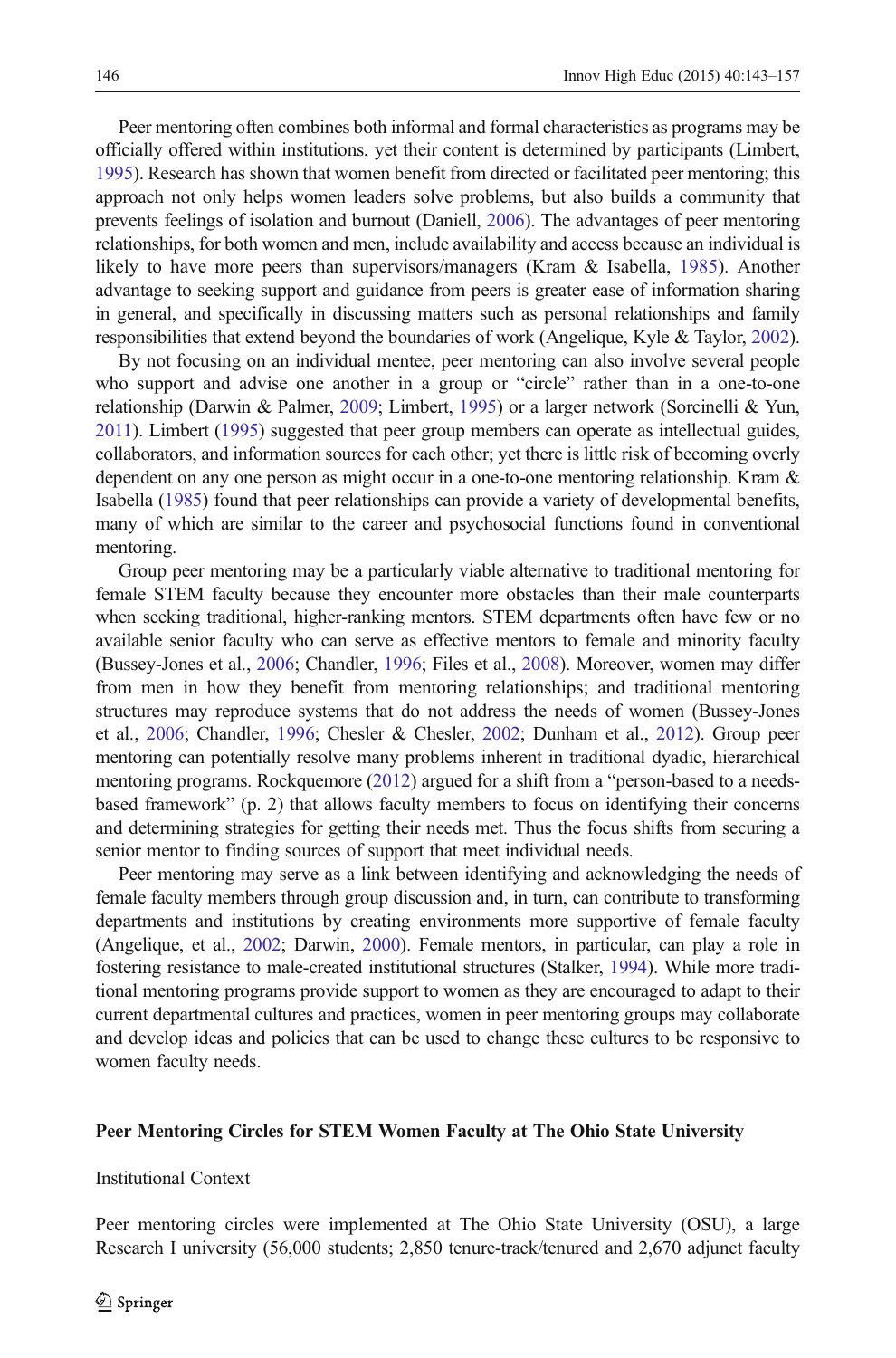members), with attendees from participating STEM colleges. In October 2009, participating STEM fields consisted of 27 departments in three colleges; together, they had 122 women and 548 men faculty members, with 84 women at associate and full professor levels. Women constituted 18% of the faculty in those departments. Information for the 2009-2010, 2010- 2011 and 2011-2012 academic years is presented in the table below (Table [1\)](#page-5-0).

OSU also has three other STEM colleges with 20 departments. There were approximately 100 women faculty (60 tenured) and 280 male faculty members (210 tenured) between 2009 and 2012 in these colleges.

Female faculty members in the participating STEM colleges have been less likely than male faculty members to feel welcome in these colleges and departments. Data obtained from a university survey designed to yield information on faculty satisfaction indicated that female faculty were more dissatisfied than male faculty with their professional relationships and reported more exclusion from informal networks (Herbers & Desai, [2012\)](#page-13-0). Additionally, more female than male STEM associate professors reported having to work harder than their colleagues to be recognized as legitimate scholars and scientists.

#### Project Description

Comprehensive Equity at Ohio State (CEOS) is a multi-faceted project funded by a five-year Institutional Transformation (IT) award from the National Science Foundation's ADVANCE (Increasing the Participation and Advancement of Women in Academic Science and Engineering Careers) program. IT grants support projects addressing comprehensive, university-wide change. University, college, and especially departmental cultures (Gappa and Austin, [2010](#page-13-0)) strongly influence job satisfaction and the recruitment and retention of women faculty members (Fouad & Singh, [2011;](#page-13-0) National Academy of Sciences, [2007\)](#page-14-0). While many OSU initiatives, programs, and policies aim to support women faculty and to contribute to work/life balance, organizational culture has remained a significant area in need of improvement. Departmental cultures often prevent effective implementation of existing policies. Taking advantage of the policies, for example, choosing a part-time tenure track appointment, or stopping the tenure clock for a major life event, is perceived as a sign of weakness or as an effort to seek preferential treatment (Camacho, [2013](#page-13-0); Collay, [2002](#page-13-0)).

Figure [1](#page-6-0) illustrates the Transformational Leadership model, which provides a conceptual framework that guided the work of CEOS. This model was drawn initially from the work on transformational leadership by Burns [\(1978](#page-13-0)) and Bass [\(1998](#page-12-0)). Our model also includes characteristics of leadership teams themselves (Foldy, Goldman & Ospina, [2008](#page-13-0); Morley & Lugg, [2009](#page-14-0)) as well as processes those teams undergo and changes they produce in institutional culture (Morley & Lugg, [2009](#page-14-0); Uhl-Bien & Ospina, [2012](#page-14-0)). As leaders work together, they develop a common vision by inclusive thinking (Ospina & Sorenson, [2006](#page-14-0)). The development of an inclusive vision and changes in underlying cultural assumptions and in daily practices need to occur interdependently for the successful transformation of academic cultures (Kezar, [2009](#page-13-0)).

According to this model, institutional transformation is brought about through change at both the organizational and individual levels. The driving force behind the transformation is a vision of support and inclusiveness, forming the basis of the policies that promote career flexibility at all levels of the institution. Change is brought about by challenging cultural assumptions about the negative relationship between excellence and diversity (Brown-Glaude, [2009](#page-12-0)), which leads to altered practices that ensure an appreciation of diversity.

CEOS work has focused on two levels: the individual level work is with women faculty members and with chairs and deans from participating STEM colleges; at the university level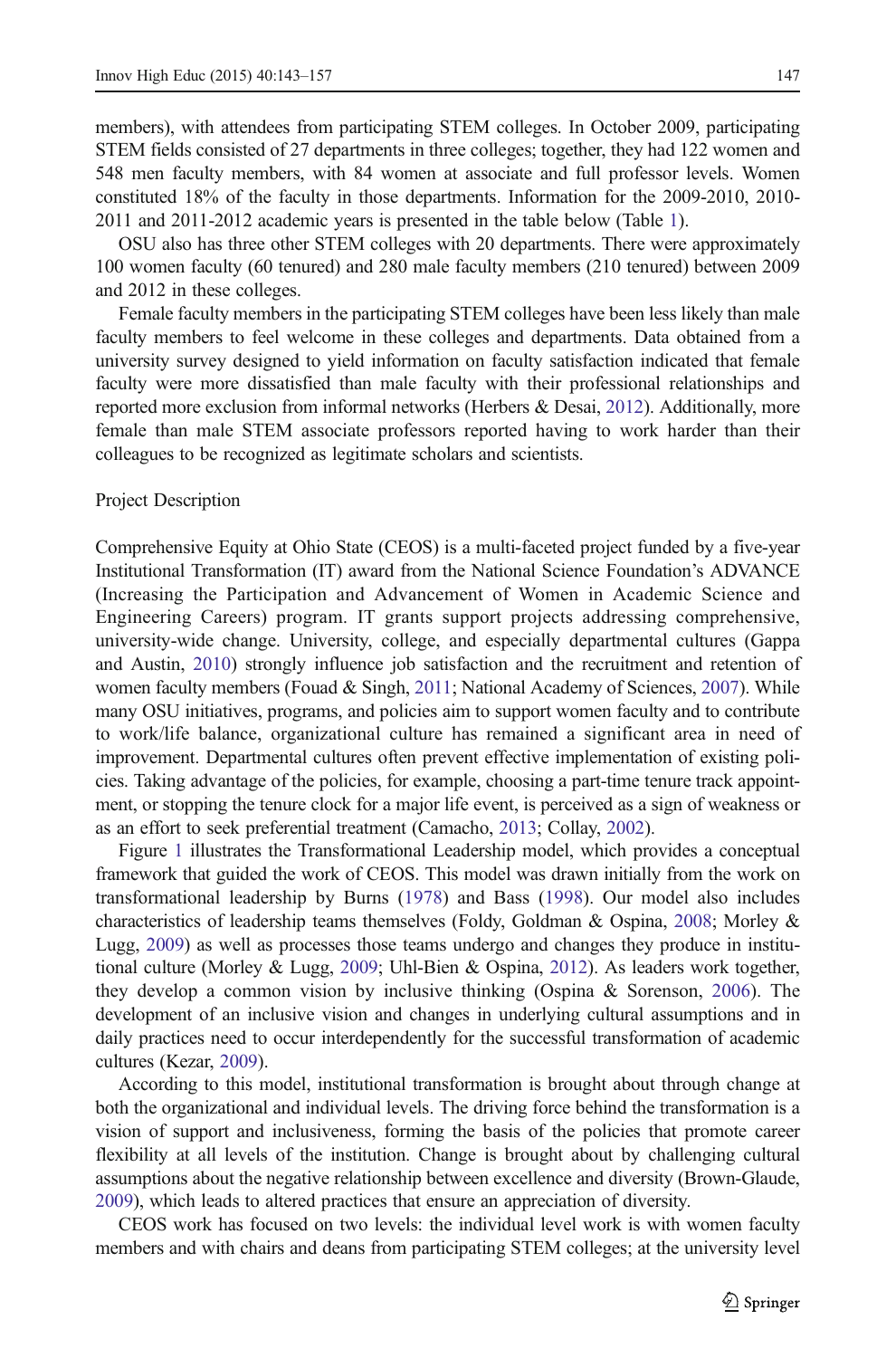<span id="page-5-0"></span>

|             | Table 1 CEOS STEM colleges, depr   | artments, and faculty by gender in 2009-2010, 2010-2011, and 2011-2012 |                                                    |                                                            |                                                  |                                                          |
|-------------|------------------------------------|------------------------------------------------------------------------|----------------------------------------------------|------------------------------------------------------------|--------------------------------------------------|----------------------------------------------------------|
| Year        | Number of<br>CEOS STEM<br>Colleges | STEM departments<br>Number of CEOS                                     | Number of women<br>departments (%)<br>in CEOS STEM | women in CEOS STEM<br>Number of tenured<br>departments (%) | in CEOS STEM<br>departments (%)<br>Number of men | men in CEOS STEM<br>Number of tenured<br>departments (%) |
| 009-2010    |                                    |                                                                        | 122 (18%)                                          | 84 (15%)                                                   | 548 (82%)                                        | 466 (85%)                                                |
| $010 - 201$ |                                    |                                                                        | 122(19%)                                           | 86 (16%)                                                   | 515 (81%)                                        | 42 (84%)                                                 |
| 011-2012    |                                    |                                                                        | 123 (20%)                                          | 87 (17%)                                                   | 503 (80%)                                        | 435 (83%)                                                |
|             |                                    |                                                                        |                                                    |                                                            |                                                  |                                                          |

| ĺ                       |
|-------------------------|
|                         |
| l                       |
|                         |
|                         |
|                         |
| l                       |
| l                       |
|                         |
|                         |
|                         |
|                         |
| l                       |
| ここく くっくも くっくも くくくも<br>l |
|                         |
|                         |
| ۱                       |
|                         |
|                         |
|                         |
|                         |
|                         |
|                         |
|                         |
|                         |
|                         |
| l                       |
|                         |
|                         |
|                         |
|                         |
|                         |
|                         |
|                         |
|                         |
|                         |
|                         |
|                         |
|                         |
|                         |
|                         |
|                         |
|                         |
|                         |
| $\overline{a}$          |
|                         |
|                         |
| l                       |
|                         |

 $\underline{\textcircled{\tiny 2}}$  Springer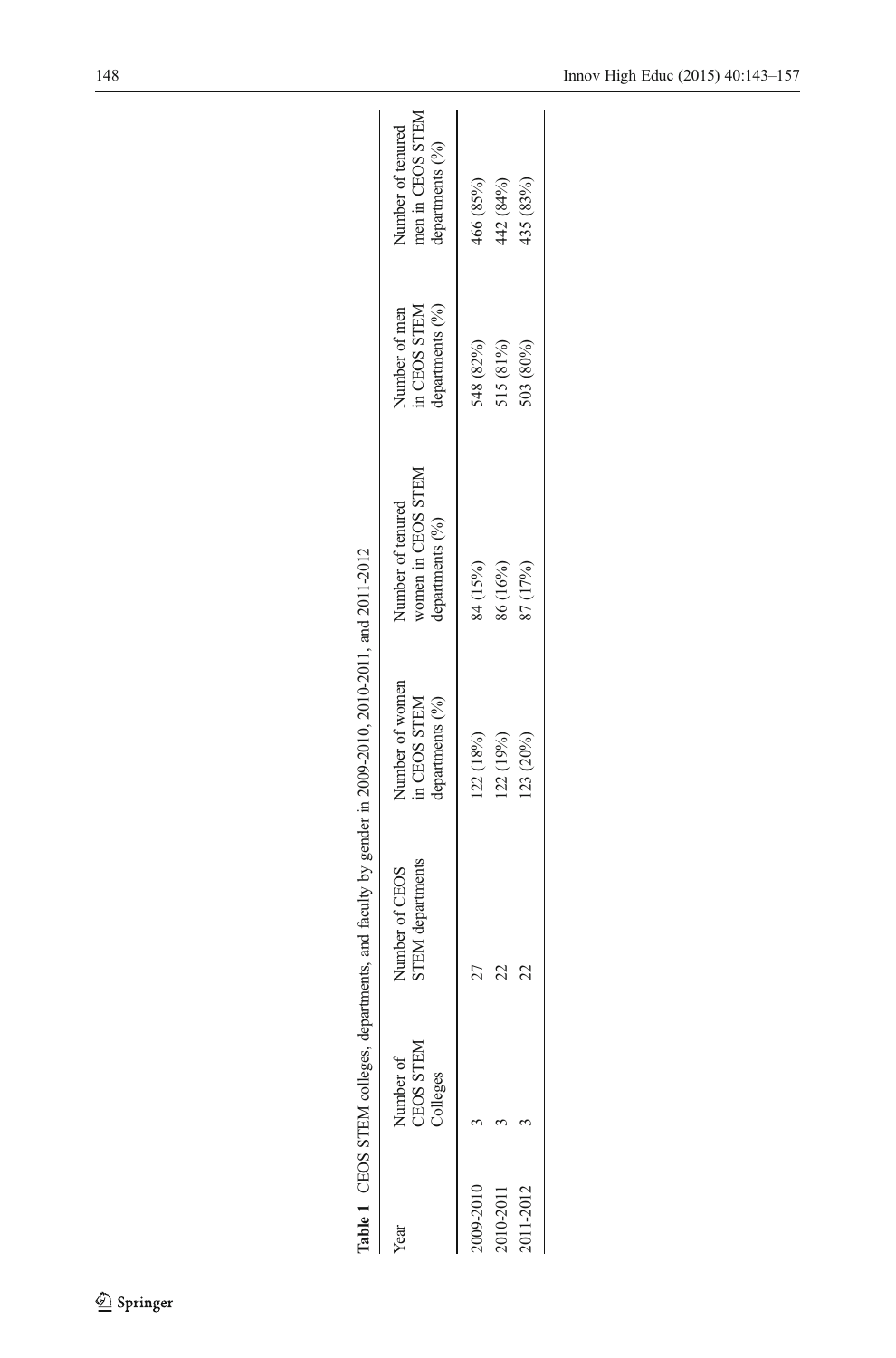<span id="page-6-0"></span>

Figure 1 CEOS Transformational Leadership Model

the focus is on bringing about change in the cultures of these colleges and the institution as a whole. The five components of the model function at both levels with inclusiveness as a core value. The expectation is that, as individual needs are understood and cultural assumptions questioned, policies at the university and the departmental levels will change to meet those needs and will be implemented; and the desired cultural change will occur (Kezar and Lester, [2011\)](#page-13-0). The main vehicle for this change is a transformed leadership that acts to make specific changes in the short term and works towards broad transformation as part of the institutional fabric over the longer term. Such institutional changes encompass practices that accommodate and promote diversity in all functions of the university.

In this model of transformational leadership, the purpose of the peer mentoring circles is to provide a forum for identifying and meeting individual needs and discussing strategies for change. These circles are also a part of the formal university support system and can therefore be used for conveying faculty needs to those in positions of authority who can attend to the broader task of initiating policy changes, enforcing existing policies, and ensuring their implementation at OSU.

## Research Methods

In summer of 2009 all 84 tenured STEM women faculty members in the participating colleges were sent invitations to participate in the peer mentoring circles, and 42 volunteered to do so in the first year. New invitations were sent each year to tenured women faculty so that they could participate, even if they had not participated in the previous year. Informed by participant concerns and comments, the CEOS research team designed a survey to gather feedback about the circles and to ascertain their effects. The survey consisted of statements related to the research questions with a 5 point Likert type scale (from strongly agree to strongly disagree) and an open-ended item. The first survey administration, six months after the circles began, contained fewer items than the next two because items assessing longer-term outcomes were not included initially. Response rates for the three administrations of the survey were 64% (27) in December 2009, 48% (15) in June 2010, and 68% (15) in June 2011.

In addition to the survey, circle participants were asked to submit a reflective essay at the end of each of the first two years. Despite repeated requests, only eight participants submitted an essay in 2010 and five in 2011. The women's essays were intended to answer the question: "What have you gained personally and professionally from the peer mentoring circles?" The essays were coded for themes (circle benefits and challenges) that were identified by at least two participants.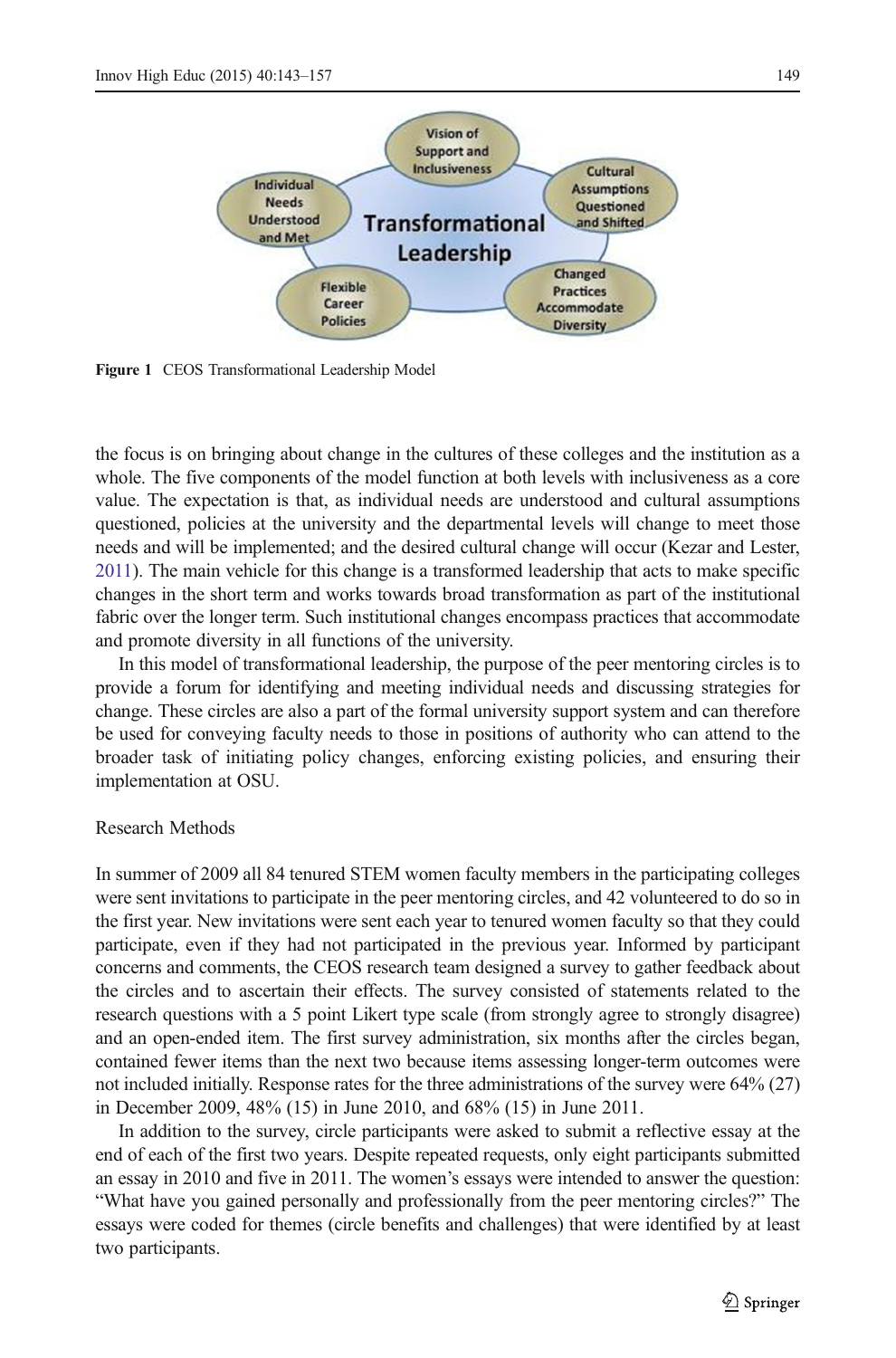In December 2009 and again in June 2011, a member of the CEOS research team investigated through follow-up interviews why some women left the circles. In the majority of cases, as described below, the reasons involved lack of time and/or scheduling conflicts. Beyond the issue of time constraints was a concern about the loose structure of the circles that was expressed to the CEOS External Advisory Committee. This feedback resulted in a structure shift in the circles with the facilitator taking a more active role, which we discuss below.

We expected that the peer mentoring circles would lead to a greater sense of belonging, advance more women into leadership roles, and promote policies and practices that facilitate a supportive and inclusive culture. All three objectives are related to the goal of the ADVANCE program to retain more women in academic STEM fields. Thus, our research questions regarding women faculty in STEM fields asked whether the peer mentoring circles create a greater sense of belonging; whether they lead to an inclusive community, and whether they lead to increased retention.

Description of Peer Mentoring Circles

Invitations to participate in the circles stated the purposes as offering a safe, confidential forum for dialogue, reflection, and the exchange of ideas; encouraging career and life goals; and supporting participants in taking focused and purposeful action in response to the challenges they faced.

Initially, twelve to fifteen women composed each of three circles with membership from Veterinary Medicine, Engineering, Architecture, and the Natural and Mathematical Sciences. In the first year (2009-2010), the circles met monthly for a two-hour period. Associate professors and full professors, as well as a few women in college leadership positions (i.e., department chair, associate dean), participated. To the extent possible, given the limited number of circles, care was taken to assign those in formal leadership positions to circles in which the other participating women were not from the chair's or dean's department or college.

Assignments were made based on three criteria: the participant's availability, her discipline, and her rank. Creating circles with multiple disciplines represented and with a combination of associate and full professors was the goal. However, availability to attend a circle became the overriding criterion for circle assignments as it was difficult to find a common meeting time for twelve or more busy scientists and engineers.

From the inception of the program a professionally trained, non-STEM facilitator was part of the design. The facilitator's role was to solicit current issues of importance to group participants and aid discussions to explore solutions. Ideally, the woman who brought forth an issue would be able to reflect on various options contributed by others, then select and enact one of the proposed solutions. This design allowed all circle participants to be mentees once they put forward an issue for discussion, and all participants were mentors once they contributed an idea for addressing the issue. Thus, everyone could learn as a result of interacting with everyone else. We anticipated that a sense of "I am not alone" would evolve as participants heard peers sharing challenges similar to their own and as they actively engaged in addressing the challenges. Building confidence and capability in tackling difficult situations could strengthen resiliency for career progression.

The facilitator requested at the beginning that participants agree to four principles. (1) What is said in circle stays in circle; confidentiality is critical. (2) We listen to each other with curiosity and compassion—we replace judgment with discernment and keep an open mind. (3) We ask for what we need and offer what we can. (4) When we are unsure how to proceed, we stop action, pause, and reflect. The format of the circles typically included calling the circle to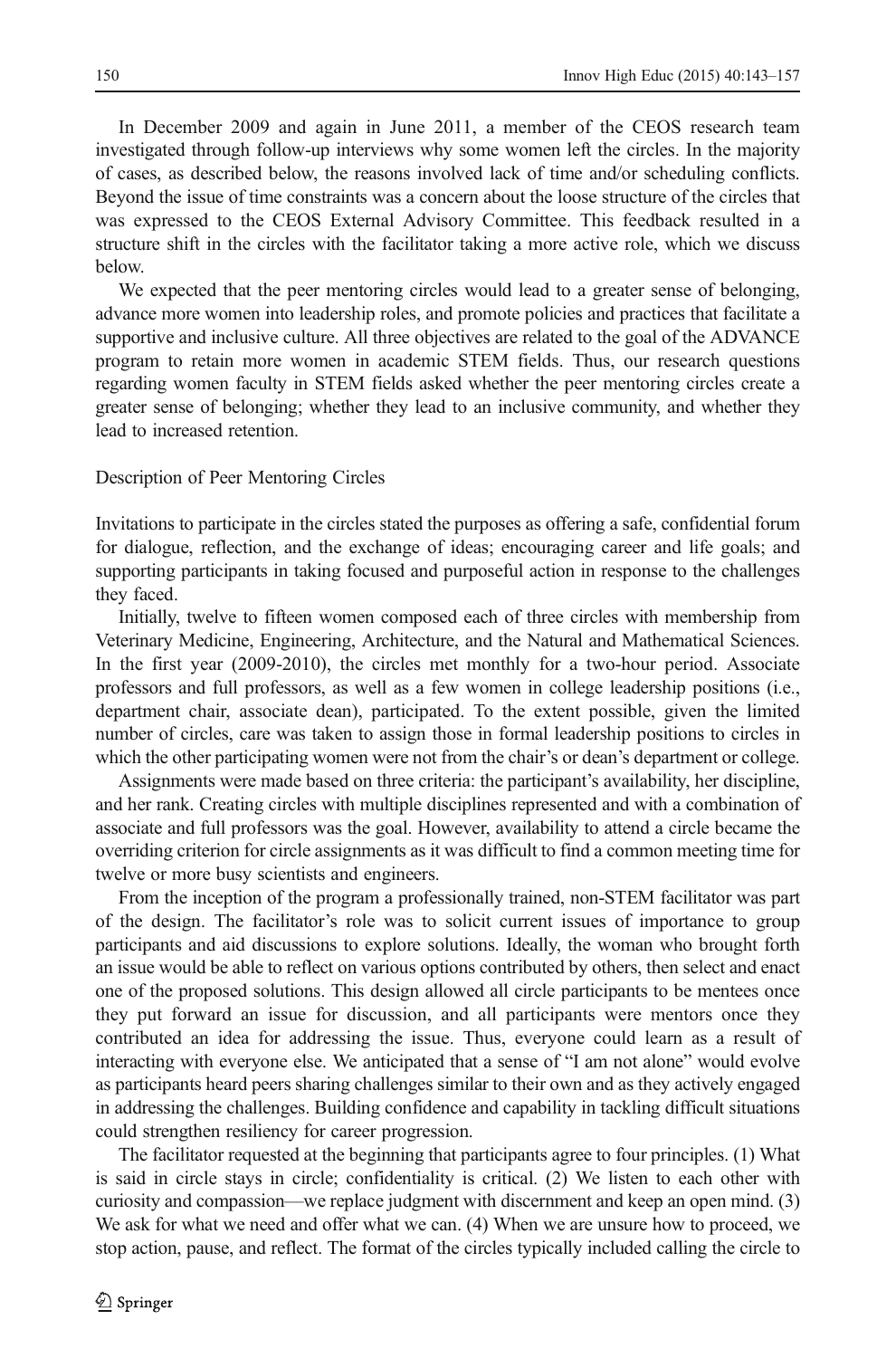order, briefly checking-in, gathering of issues and time requests, exchanging ideas, and closing the circle.

By naming and seeking acceptance of the four principles and by utilizing a routine design, a loose structure was provided. The content of each meeting, however, emerged from the "gathering of issues" and arose from participants' experiences. Dialogue, reflection, and the exchange of ideas among the participants made up the substantive part of each circle gathering. Discussions centered on career and life transitions, responding to subtle—implicit and explicit—biases, understanding one's self as something greater than "a scientist," positively influencing younger women, and facilitating institutional change.

The peer mentoring circles were formal in the sense that they were part of an institutionally sponsored project with specific goals, and the women faculty members who expressed interest were assigned to a group. However, the circles had a strong sense of informality in that the agenda was set spontaneously in real-time by participants, not the facilitator. Members were not required to attend every circle; and, in keeping with the spirit of peer mentoring, there was an emphasis on everyone learning from one another, not just from the senior members of the group. However, over time, the circles became more formal in response to participants' requests for a tighter structure and a more active role on the part of the facilitator.

#### Benefits of Participation

The circles began in the summer of 2009. All of the 84 tenured women faculty members from STEM disciplines in participating colleges were invited to join. Forty-two (50%) of those invited participated during academic year 2009-2010. In 2010-2011, 31(36%) took part in the circles, and 22 (25%) participated in 2011-2012.

As discussed above, the CEOS research team designed a survey to gather feedback about the circles. Table 2 presents five items that reflect circle benefits. The last two items are salient indicators of the impact of participation in the circles over time, pertaining to retention of women faculty in STEM fields. As Table 2 shows, those who responded in the last two administrations of the survey were increasingly likely to view the University as a supportive community and to be more likely over time to stay at OSU as a result of participating in the circles. These participants also reported that they had enlarged their professional and social networks at the University (80 % in 2010 and 2011) and were able to better navigate OSU (40 % in 2010 and 53 % in 2011) due to taking part in the circles.

Although the participant data are limited, we know that of the 2009-2010 participants four (of 42 or 9%) had resigned from their positions by January 2014; of those participating in 2011-2012 none had resigned as of January 2014.

| Survey Item                                                                                             | Dec. 2009<br>% Agree/Strongly Agree | June 2010 | June 2011 |
|---------------------------------------------------------------------------------------------------------|-------------------------------------|-----------|-----------|
| I am personally benefitting from participating in a circle.                                             | 78%                                 | 100%      | 80%       |
| I am professionally benefitting from participating in a circle.                                         | 50%                                 | 60%       | 74%       |
| Participating in a circle is a valuable use of my time.                                                 | 75%                                 | 80%       | 94%       |
| My sense of OSU as a supportive community<br>has strengthened as a result of participating in a circle. | N/A                                 | 47%       | 53%       |
| Participation in a circle has increased the likelihood that<br>I will stay at OSU.                      | N/A                                 | 28%       | 40%       |

Table 2 Benefits of Peer Mentoring Circle Participation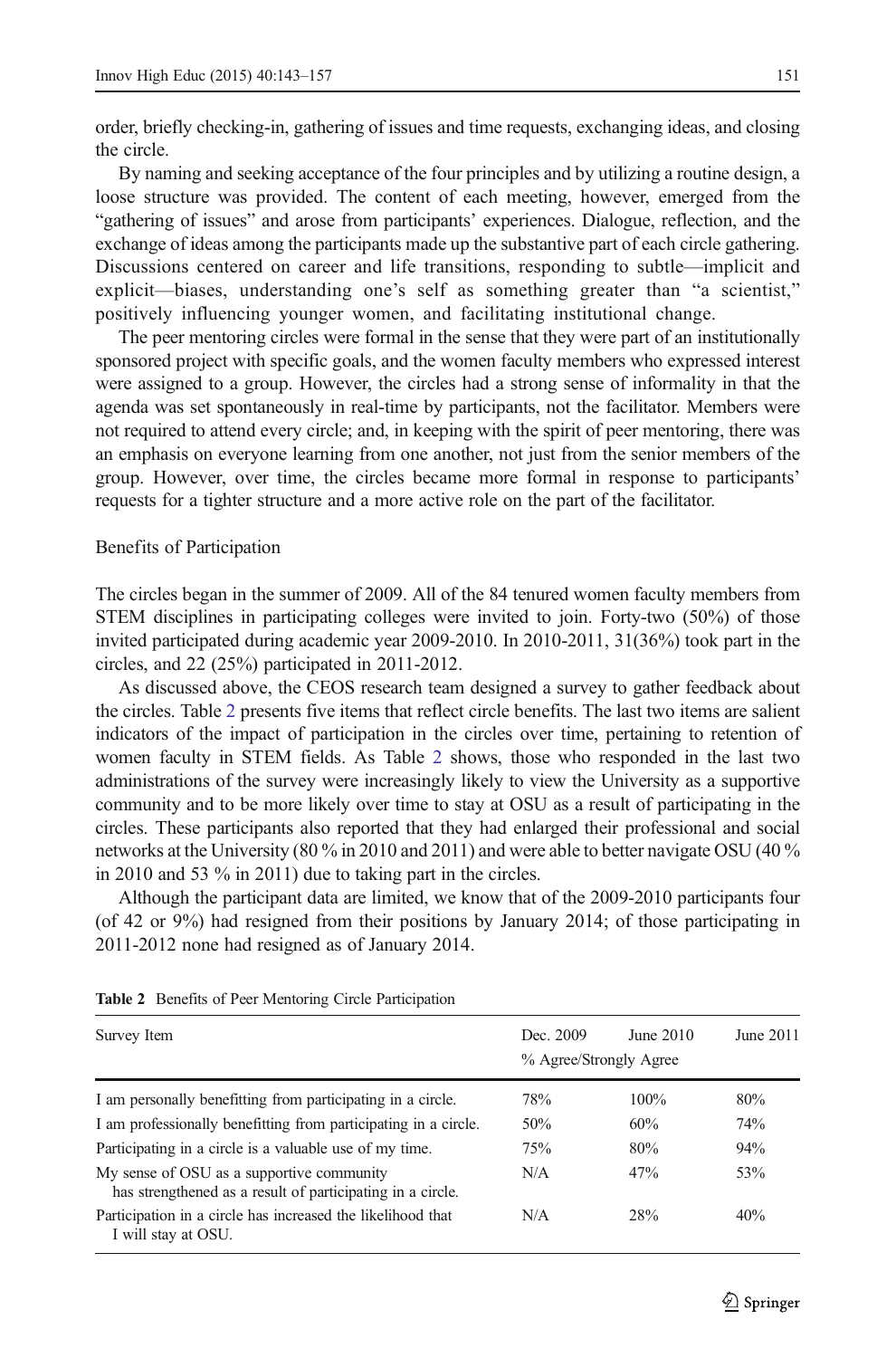As discussed above, eight circle participants submitted a reflective essay in 2010 and five in 2011. In these essays, the participants identified a number of benefits, which included networking with women in other departments and colleges; meeting others in similar career and life stages; hearing from department chairs; receiving valuable advice; realizing that others have similar problems, issues, and questions; gaining perspective on the situations that others have encountered; and gaining social experiences and opportunities. Each of these benefits was reported by at least two participants.

In December 2009 and June 2011, a member of the CEOS research team interviewed those women who had left the circles. One of 10 respondents in 2009 and eight of 12 respondents in 2011, reported being "uncomfortable" in the peer mentoring circles. They described their discomfort in these ways: "I was less interested in the peer 'support' aspect than the peer mentoring potential"; "the one I went to felt like it lacked a clear focus"; "... just too 'squishy' for me as an engineer"; "I felt uncomfortable sharing too many personal details"; and "I've realized my need for circles is not a professional facilitator and an anonymous group. Instead, I've formed circles with colleagues and friends around issues of interest to us." Some women reported that a few members dominated conversation at the sessions. Similar comments, including a desire for more member continuity at each session and requests for more structure in the circles, were made in the responses to open-ended survey items, in reflective essays, and in a conversation with members of the CEOS External Advisory Committee in July 2010.

This feedback resulted in a structure shift in the circles for the 2010-2011 academic year. The facilitator started providing more purposeful direction. She prepared material on specific topics and presented strategies for addressing them. Time was also allocated for reflecting and sharing personal experiences related to the introduced topics. In essays submitted  $(n=4)$  and open ended responses to a survey conducted  $(n=12)$  in June 2011, participants expressed appreciation for the new structure  $(9/16)$  and desired more time for social interactions  $(4/16)$ . As one faculty member succinctly stated, "I do not think we give ourselves enough time to just have conversations."

The interviews with those who stopped coming to the circles also revealed that dropping out did not necessarily result in lack of benefits. An early participant, who had attended only one meeting and then never returned, nonetheless reported a positive experience. This scientist believed she had received an unfair pay increase relative to her peers. Her colleagues at the same rank and her department chair were all men. She brought to the circle her problem of unfair treatment and sought advice. The suggestions she received from members of the circle, as well as an empowered sense of confidence, were what she needed. She gathered evidence and presented it to her chair. He agreed to look into the matter, concluded that the faculty member had made a compelling case, and increased her pay. In sharing this story with the CEOS researcher, the scientist stated full support for the peer mentoring circles. "I got exactly what I needed!" was her assessment of the benefits of the circle. Once she received the help she sought, she saw no reason to return to the circle gatherings. This woman saw the circles as instrumental to solving a specific problem; support and further mentoring were not her desire.

In addition to meeting participants' needs at the individual level, a major benefit of the peer mentoring circles pertained to moving issues and solutions identified in the circles into established university structures with the goal of accomplishing positive change. The third set of survey responses and the second set of participant essays indicated that STEM women faculty were interested in finding effective methods for communicating the issues and concerns raised in the circles to department chairs and college administrators. For example, a participant wrote in her reflective essay that she felt frustrated; and she proposed that the peer mentoring circle members spend more time collaborating on what the University might do to improve the climate for women. In response to such suggestions, a workshop for deans and chairs and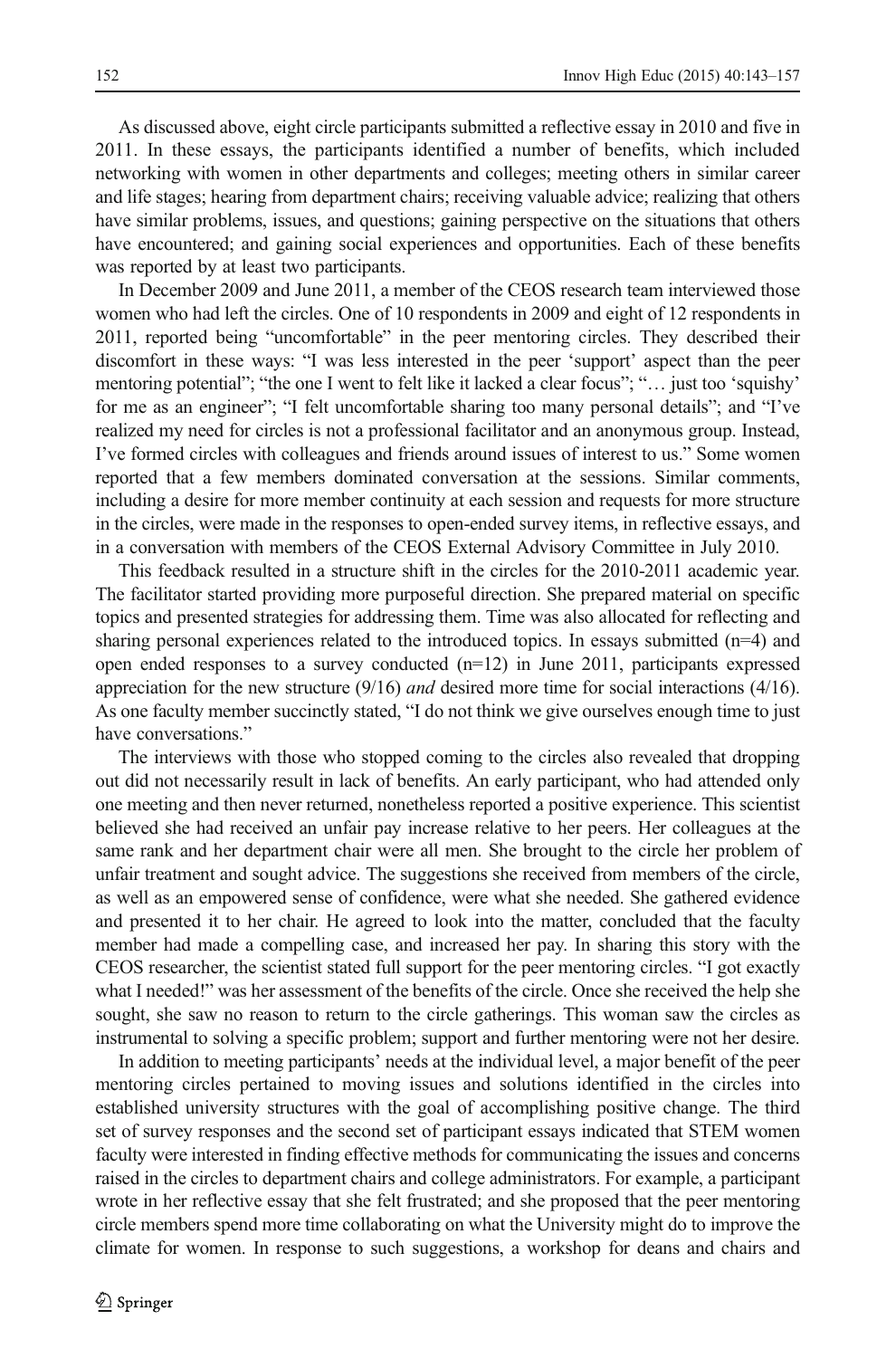mentoring circle participants was organized, thus creating a forum for the circle participants to discuss with administrators the concerns raised in their groups. The topics included creating a more supportive climate for women faculty, promotion to full professor, and faculty mentoring practices. Post-workshop evaluations suggested that both the administrators and the circle participants found the opportunity to exchange ideas valuable. Seven of 18 deans and department chairs indicated in subsequent interviews that the workshop series, in general, had made them more sensitive to issues regarding bullying and mistreatment in their departments. Moreover, 13 persons from this administrative group stated that they had either changed existing mentoring practices or implemented new ones.

In addition, CEOS college-wide teams, which worked to improve departmental and college cultures, took up problems identified by circle participants. For example, the Natural and Mathematical Sciences team identified a lack of effective mentoring for women faculty and proposed a multi-pronged program. Several of the women faculty who participated in the peer mentoring circles became members of these college-wide teams. A university-wide survey, administered first in 2008 and later in 2011, showed that dissatisfaction with faculty mentoring practices decreased in participating CEOS STEM colleges from 56.9 percent in 2008 to 52.8 percent in 2011, while it increased from 46.4 percent to 50.0 percent in all other university colleges.

## **Discussion**

Over time, what became clear were the different needs of STEM women faculty who responded to an invitation to join peer mentoring circles. Some greatly valued the social interaction; others were uncomfortable giving time to supporting one another. Some had their needs met with a loose and informal structure; others desired a more controlled agenda. The intent, and design, of our peer mentoring circles was primarily a focus on the psychosocial functions of mentoring. The invitations to participate used the phrases "offering a safe, confidential forum," "encouraging goals" and "supporting participants." While it was assumed that the career functions of mentoring would be addressed through the identification, discussion, and resolution of the women's challenges, this assumption was more subtle and relied on the women's willingness to bring forth career advancement concerns.

While several women faculty members criticized the circles for their lack of structure and a focus on socializing, others valued the circles because they discovered and shared real life problems with similarly positioned women. They found a community that had not existed for them in the past, which increased their desire to stay at the University. As indicated above, most of the participants in the circles stayed at OSU; and their overall satisfaction with the institution increased over time. Given these results which show the potential of improving the retention rate of women STEM faculty members, it is imperative to address female STEM scientists' needs to build a supportive community and to connect with their peers.

The response of STEM female faculty to the peer mentoring circles supports the conclusions found in the current peer mentoring literature. Many participants appreciated the community and networking opportunities that developed as a result of the initially informal structure of the circles. On the other hand, the experience of the participants in these circles was not always positive. Some women in the CEOS circles expressed frustration with the loose structure and lack of continuity in circle attendance, suggesting that informality may only be useful in certain situations and that the circles benefitted STEM women faculty in some ways through increased structure and formality.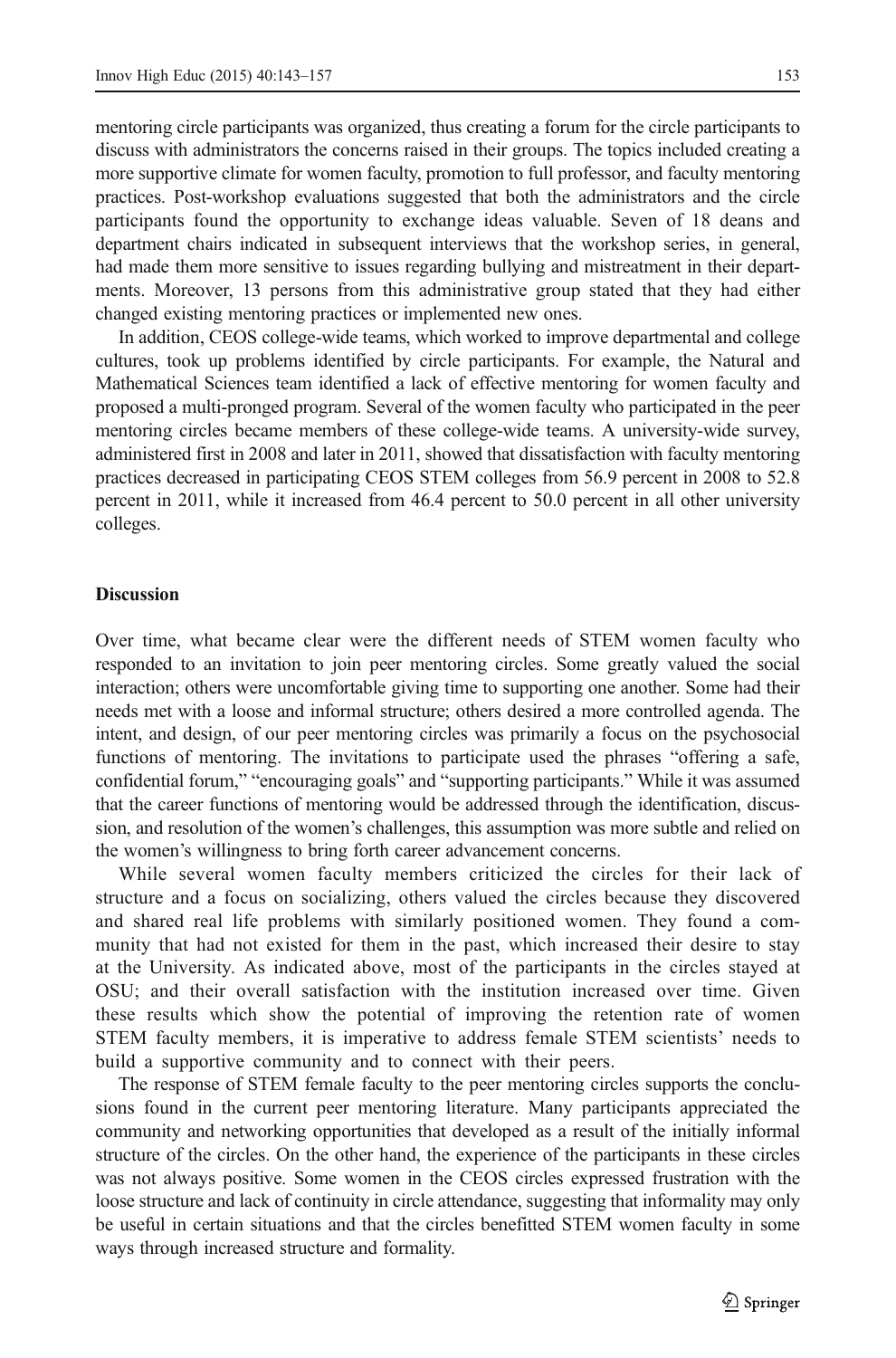Based upon some of their own experiences as African-American female faculty, Mccarther, Davis, & Caruthers ([2012](#page-13-0)), described how they benefitted from informal mentoring relationships; but they also recommended scheduling formal meetings with faculty members. Their conclusions, as well as the requests for less personal and more structured CEOS peer mentoring circles, suggest that female faculty may benefit from more formal mentoring relationships in addition to the informal relationships that were already established.

Participants also used the peer mentoring circles as an avenue to develop and suggest to deans and chairs policies and practices that were more supportive of female faculty. Their requests highlighted a need for discussion of how peer mentoring can contribute directly to institutional change—by not only addressing the individual career and psychosocial needs of female faculty, but also by creating departmental cultures that are more responsive to the needs of female faculty. Group peer mentoring may simultaneously be used to help women adapt to their environment and also to create an environment that adapts to the needs of women. Peer mentoring may thus provide a participatory, grassroots mechanism for institutional transformation by allowing women to discuss their individual concerns and to collaborate in order to develop solutions that address these concerns.

#### Conclusion and Recommendations

We have focused on a peer mentoring program for STEM women faculty that successfully met the needs of many of the participating female faculty members, helped to contribute to their retention and advancement, and played a significant role in a larger institutional transformation effort. A distinguishing feature of this peer mentoring program is its focus on the collective as well as the individual as recipient of mentoring. Peer mentoring circles function as groups with a fluctuating membership. These circles can evolve into groups where individuals mentor one another, offer guidance and advice, and provide other forms of mutual support for success in a university setting.

A key struggle experienced by the planners of the CEOS mentoring circles was how best to organize the sessions to accommodate the diverse needs of the participants. Steps must be taken to ensure that a few members do not dominate conversation, and consensus must be reached about the discussions that occur inside the circles. What to discuss may depend on the mentees' departments, their academic positions, experiences, and whether or not they have families. One suggestion could be to focus discussion on specific topics; however, this could break the natural flow of the discussions, making participation irregular and discontinuous. Some of these issues could disappear over time as participants become better acquainted and learn to anticipate each other's needs. Nonetheless, at the outset, there is the need for an experienced facilitator who can help provide structure without necessarily dictating the topic or the nature of the discussions. Maintaining continuity in a group where attendance is optional and therefore varied from one meeting to the next is not easy. Moreover, faculty needs change and may shift over time.

Mentoring has been a common strategy for retaining women scientists because many express a need for it and suggest that it is unavailable or missing. As mentioned above, Rockquemore [\(2012](#page-14-0)) suggested shifting to a needs-based framework; exploring what is behind a request for mentoring can unearth varying strategies to meet varying needs. We would add that such assessment is continuous as new mentoring needs are likely to surface after previous ones have been met. Universities seeking to invest in a mentoring program might be well served to adopt the shift suggested by Rockquemore [\(2012\)](#page-14-0). The more robust the needs assessment, the more likely a mentoring program will be effective.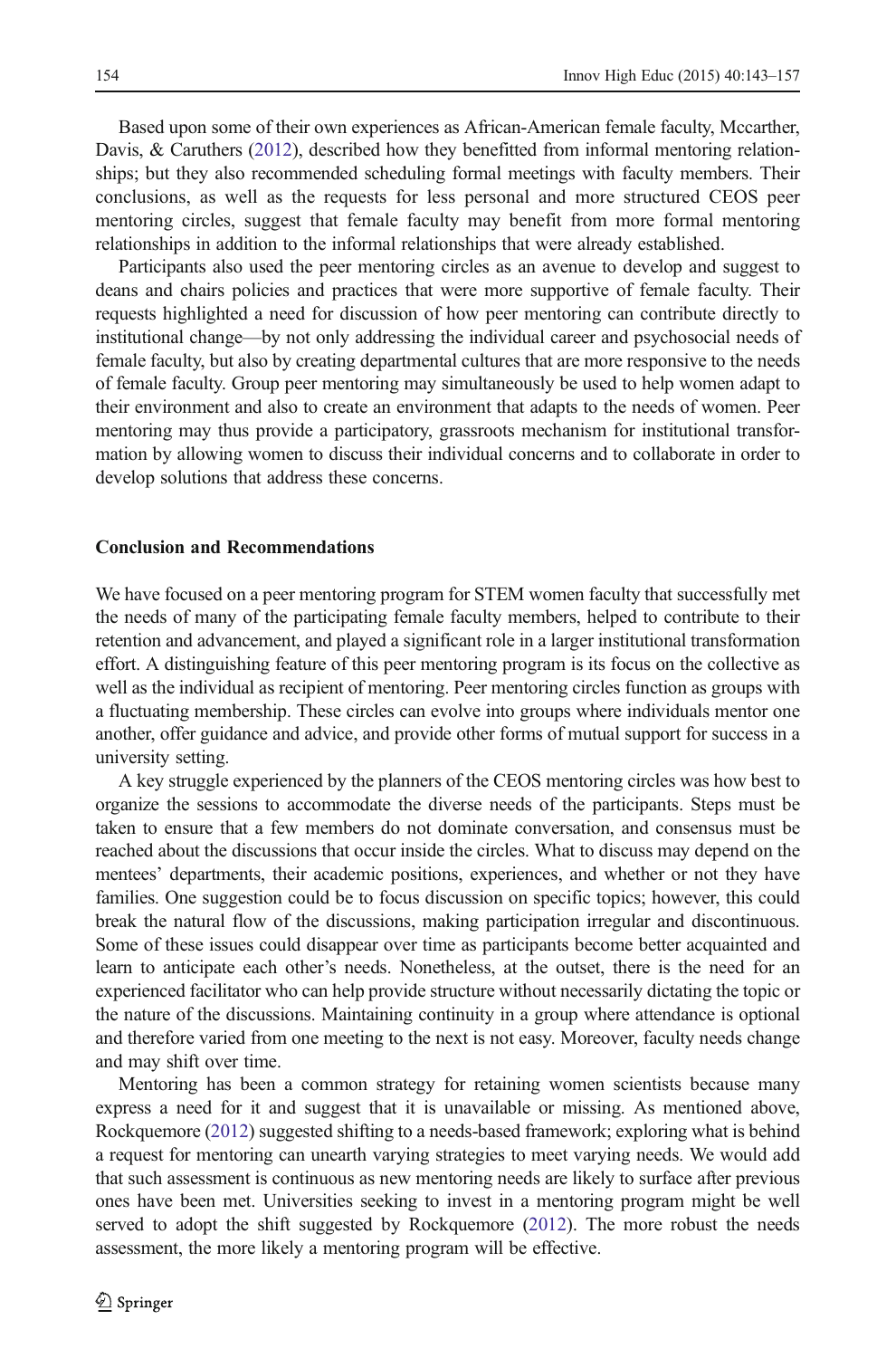<span id="page-12-0"></span>Faculty members often express the need for mentoring in the context of tenure and promotion. Peer mentoring circles, however, provide a much larger context in which the discussions can encompass a broad range of topics related to the local culture and working environment. These circles, as an institutional arrangement, also provide a platform for bringing the collective needs of the participants to the attention of university administrators. Through attending workshops focused on working with a diverse workforce, deans and department heads gain insights into the types of cultural and institutional changes they need to bring about. However, it is not always obvious what the content of the specific changes ought to be. Periodic meetings of mentoring circle participants with university administrators can be mutually beneficial; administrators can learn firsthand about the cultural issues that need to be addressed and the specific changes that might be necessary while allowing circle participants to recognize that what appeared to be personal issues are in fact part of a cultural context.

Typically, mentoring programs for faculty in higher education focus on how to get faculty members oriented and conforming to the expectations of their departments and colleges so that they can be successful in the existing system. Seldom, if ever, do such programs question the norms to which faculty members are subjected and the practices that exist within departments and institutions. The peer mentoring program under CEOS was developed within a framework of institutional transformation. It was part of an overall culture change initiative aimed at improving working conditions for women STEM faculty and ultimately increasing retention of women in academic STEM fields. While the structured CEOS peer mentoring initiative has not continued in its original form, it was critical to inspiring a number of other mentoring initiatives, including peer networking happy hours and mentoring initiatives throughout the participating and other colleges.

As our research from this project demonstrates, problems and issues identified by mentoring circle participants can be vetted and responded to effectively by those in positions to change policies and practices. The findings reported here are of importance for those who wish to design peer mentoring programs that contribute to meaningful transformation at their academic institutions.

Acknowledgments We want to thank Anne Massaro, a co-principal investigator on this project, for helping to organize the peer mentoring circles, collecting some of the data, following up with the participants, and helping with data analysis. This research was supported in part by funding from the National Science Foundation ADVANCE Grant 0811123. The opinions expressed here are solely those of the authors and do not represent the official position of the NSF.

#### **References**

- Angelique, H., Kyle, K., & Taylor, E. (2002). Mentors and muses: New strategies for academic success. Innovative Higher Education, 26, 195–209.
- Baldwin, R., DeZure, D., Shaw, A., & Moretto, K. (2008). Mapping the terrain of mid-career faculty at a research university: Implications for faculty and academic leaders. Change (September/October), 47-55.
- Bass, B. M. (1998). Transformational leadership: Industrial, military, and educational impact. Mahwah, NJ: Erlbaum.
- Berk, R. A., Berg, J., Mortimer, R., Walton-Moss, B., & Yeo, T. P. (2005). Measuring the effectiveness of faculty mentoring relationships. Academic Medicine, 80, 66–71.
- Brown-Glaude, W. R. (Ed.). (2009). Doing diversity in higher education: Faculty leaders share challenges and strategies. New Brunswick, NJ: Rutgers University Press.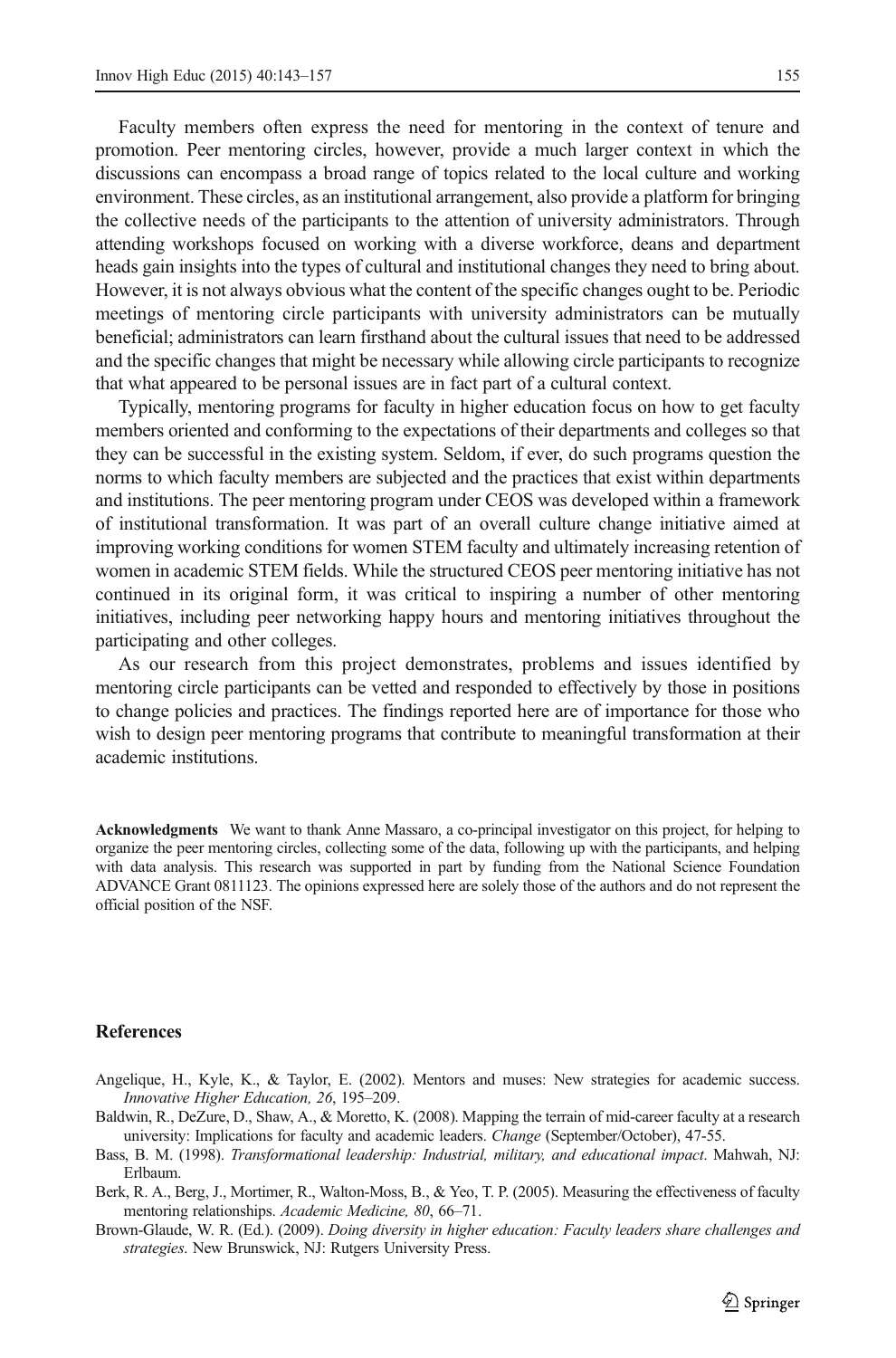<span id="page-13-0"></span>Burns, J. M. (1978). Leadership. New York, NY: Harper and Row.

- Bussey-Jones, J., Bernstein, L., Higgins, S., Malebranche, D., Paranjape, A., Genao, I., Lee, B., & Branch, W. (2006). Repaving the road to academic success: The IMeRGE approach to peer mentoring. Academic Medicine, 81, 674–679.
- Bystydzienski, J. M., & Bird, S. R. (Eds.). (2006). Removing barriers: Women in academic science, technology, engineering and mathematics. Bloomington, IN: Indiana University Press.
- Camacho, M. M. (2013). Bearing children on the tenure track: Survival strategies from the trenches. In D. Mack, E.D. Watson, & M. M. Camacho, Mentoring faculty of color: Essays on professional development and advancement in colleges and universities. Jefferson, NC: McFarland.
- Cawyer, C. S., Simonds, C., & Davis, S. (2002). Mentoring to facilitate socialization: The case of the new faculty member. International Journal of Qualitative Studies in Education, 15, 225–242. Chandler, C. (1996). Mentoring and women in academia: Reevaluating the traditional model. NWSA Journal, 8(3), 79–100.
- Chao, G. T., Walz, P. M., & Gardner, P. D. (1992). Formal and informal mentorships: A comparison on mentoring functions and contrast with non-mentored counterparts. Personnel Psychology, 45, 619–636.
- Chesler, N. C., & Chesler, M. A. (2002). Gender-informed mentoring strategies for women engineering scholars: On establishing a caring community. Journal of Engineering Education, 91, 49–55.
- Collay, M. (2002). Balancing work and family. In J. E. Cooper & D. D. Stevens (Eds.), Tenure in the sacred grove (pp. 89–106). Albany, NY: SUNY Press.
- Cunningham, S. (1999). The nature of workplace mentoring relationships among faculty members in Christian higher education. Journal of Higher Education, 70, 441–463.
- Daniell, E. (2006). Every other Thursday. New Haven, CT: Yale University Press.
- Darwin, A., & Palmer, E. (2009). Mentoring circles in higher education. Higher Education Research and Development, 28, 125–136.
- Darwin, A. (2000). Critical reflections on mentoring in work settings. Adult Education Quarterly, 50, 197-211.
- de Janasz, S. C., & Sullivan, S. E. (2004). Multiple mentoring in academe: Developing the professional network. Journal of Vocational Behavior, 64, 263–283.
- Dunham, C. C., Weathers, L. H., Hoo, K., & Heintz, C. (2012). "I just need someone who knows the ropes": Mentoring and female faculty in science and engineering. Journal of Women and Minorities in Science and Engineering, 18, 79–96.
- Files, J.A., Blair, J.E., Mayer, A.P., & Ko, M.G. (2008). Facilitated peer mentorship: A pilot program for academic advancement of female medical Faculty. Journal of Women's Health, 17, 1009–1015
- Foldy, E., Goldman, L., & Ospina, S. (2008). Sensegiving and the role of cognitive shifts in the work of leadership. The Leadership Quarterly, 19, 514–529.
- Fouad, N.A., & Singh, R. (2011). Stemming the tide: Why women leave engineering. Center for the Study of the Workplace, University of Wisconsin-Milwaukee, Retrieved from [http://studyofwork.com/files/2011/03/](http://studyofwork.com/files/2011/03/NSF_Women-Full-Report-0314.pdf) [NSF\\_Women-Full-Report-0314.pdf](http://studyofwork.com/files/2011/03/NSF_Women-Full-Report-0314.pdf)
- Gappa, J.M., & Austin, A.E. (2010) Rethinking academic traditions for twenty-first-century faculty. Journal of Academic Freedom, 1. Retrieved from <http://www.aaup.org/sites/default/files/files/JAF/2010%20JAF/Gappa.pdf>
- Garrick, J., & Alexander, C. (1994). Using mentors: Critical issues for TAFE. Training Agenda, 2(4), 7–8.
- Girves, J. E., Zepeda, Y., & Gwathmey, J. K. (2005). Mentoring in a post-affirmative action world. Journal of Social Issues, 61, 449–479.
- Herbers, J.M., & Desai, A. (2012, June). Women STEM faculty at Ohio State: Resource allocation and department climate. Paper presented at the Annual WEPAN Conference, Columbus, Ohio.
- Jones, R., & Corner, J. (2012). Seeing the forest *and* the trees: A complex adaptive systems lens for mentoring. Human Relations, 65, 391–411.
- Kezar, A. (2009). Unexplored terrain: Is too much change happening in higher education? Change November/ December, 35-45.
- Kezar, A., & Lester, J. (2011). Enhancing campus capacity for leadership: An examination of grassroots leaders. Stanford, CA: Stanford Press.
- Kram, K. E. (1983). Phases of the mentor relationship. Academy of Management Journal, 26, 608–625.
- Kram, K. E., & Isabella, L. A. (1985). Mentoring alternatives: The role of peer relationships in career development. Academy of Management Journal, 28, 110–132.
- Limbert, C. (1995). Chrysalis, a peer mentoring program for faculty and staff women. National Women's Studies Association Journal, 7(2), 86–98.
- Mathews, P. (2003). Academic monitoring: Enhancing the use of scarce resources. *Educational Management and* Administration, 31, 313–334.
- McCarther, S. M., Davis, D. M., & Caruthers, L. (2012). Traveling the tenure track: Mentoring and collaborative research among African American female faculty in a midwestern university. In S. D. Myers & C. W. Anderson (Eds.), Dimensions in mentoring: A continuum of practice from beginning teachers to teacher leaders (pp. 229–242). Boston, MA: Sense Publishers.